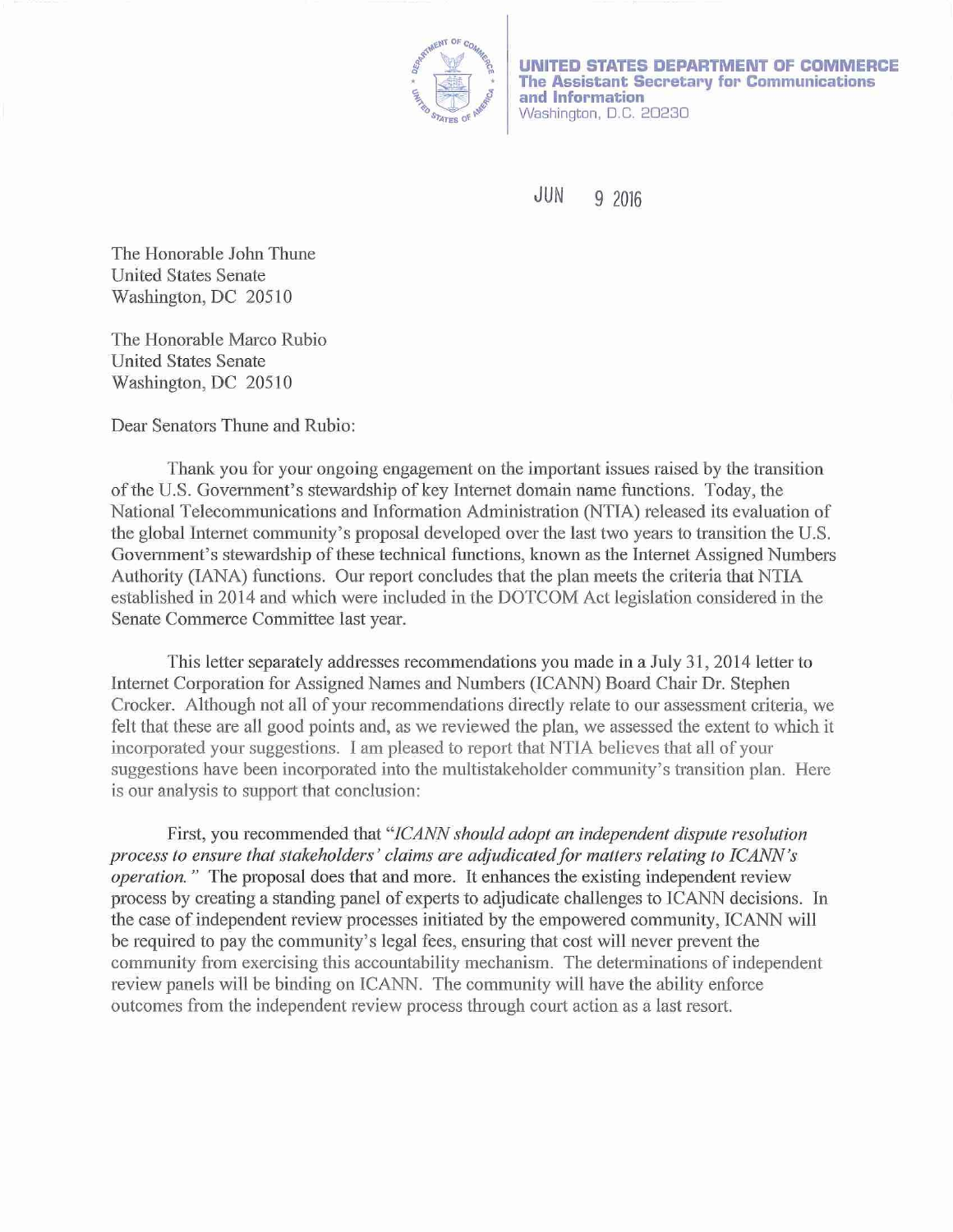The Honorable John Thune The Honorable Marco Rubio Page 2

Second, you recommended that *"JCANN should reduce the chances of governments inappropriately inserting themselves into apolitical governance matters [by, e.g.,] not permitting representatives of governments to sit on ICANN 's Board; limiting government participation to advisory roles, such as through the Governmental Advisory Committee (GAC); and amending ICANN's bylaws only to allow receipt of GAC advice if that advice is proffered by consensus.*" The proposal is consistent with each element of your recommendation. ICANN's bylaws retain the prohibition on government officials serving as voting Board members. The role of govemments will remain advisory through the GAC. ICANN's bylaws have now codified the current practice under which the Board gives special deference only to consensus GAC advice, defined in the bylaws as advice to which no country formally objects.

Third, you recommended that *"JCANN's policy development process [should] continue*  to be separated from the technical IANA functions." This principle, which is current practice today, is more concretely established by the transition plan through the creation of the Post-Transition IANA organization, a structurally separate entity which will perform the technical lANA functions.

Fourth, you recommended that *"the threshold for approving major decisions should be increased to four-fifths of all voting [ICANN Board] members.*" The proposal contains new supermajority voting provisions. ICANN's existing structure, mission, and values have been codified in "Fundamental Bylaws," whose creation, change, or removal requires the express approval of three-fourths of the ICANN Board as well as the community.

Fifth, you recommended that *"the multistakeholder community must be given additional oversight fools."* The proposal both enhances existing oversight mechanisms and creates new ones. Existing tools, focused on accountability and transparency, are codified in ICANN's bylaws. The creation of the "empowered community" and its new processes will provide powerful new oversight capabilities for the multistakeholder community. There are also new ICANN bylaw provisions that will expand the scope of existing organizational reviews to ensure that ICANN's organizations, councils, and committees are accountable to their respective constituencies.

Finally, you recommended that *"JCANN's bylaws should be amended to make the Affirmation of Commitments obligations permanent."* The proposal does this. The central elements of the Affirmation of Commitments between NTIA and ICANN are codified directly into ICANN's bylaws. These commitments will continue to strengthen ICANN's fidelity to the multistakeholder model.